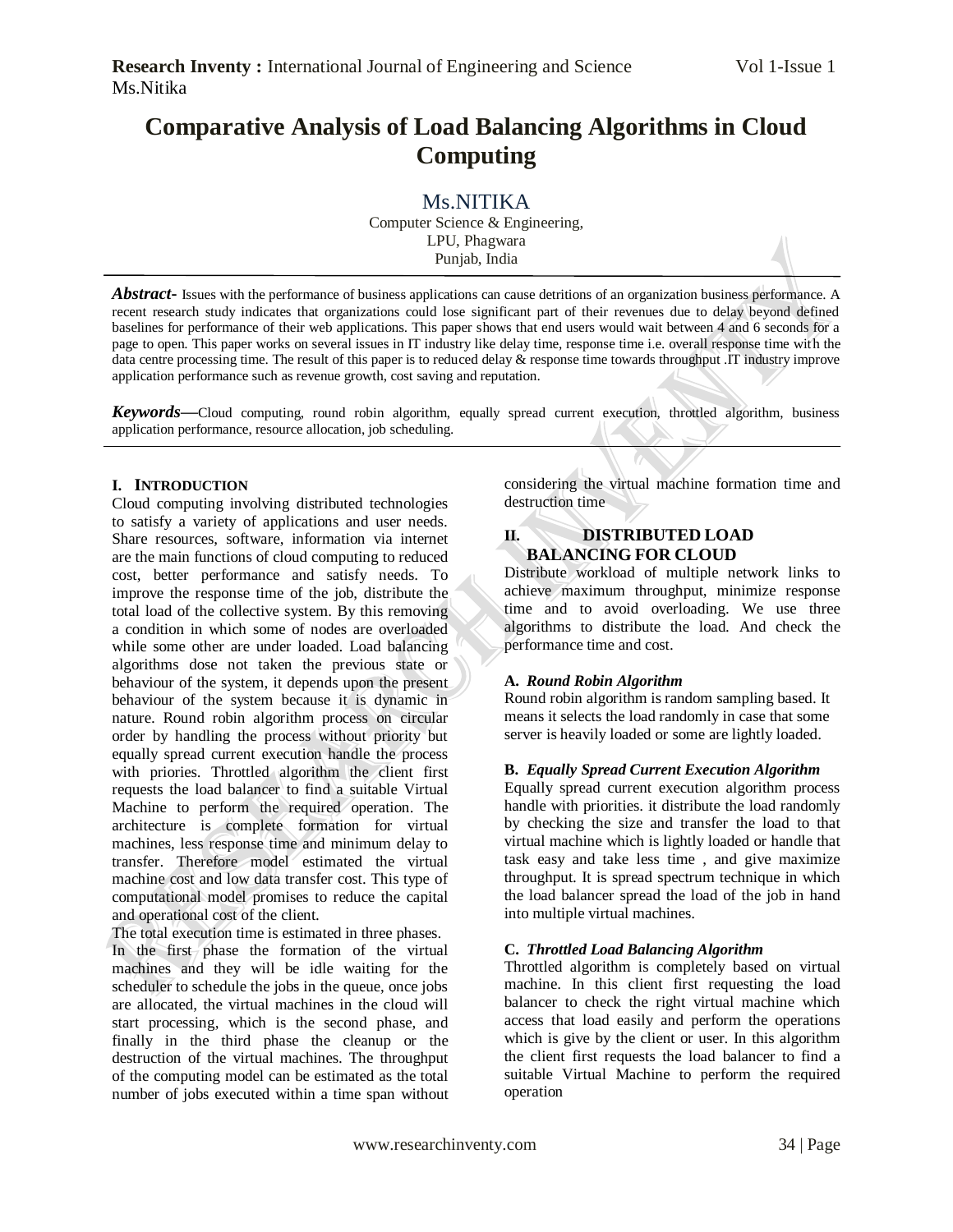# **Research Inventy:** International Journal of Engineering and Science Vol 1-Issue 1 Ms.Nitika

### **III. PROPOSED WORK**

The randomly transfer load environment can cause some server to heavily loaded while other server is idle or other is lightly loaded. Equally load distributing improves performance by transferring load from heavily loaded server. On the basis of comparison analysis of the algorithms the efficient scheduling and resource allocation is a critical characteristics of cloud computing based on which the performance of the system is estimated. To improve the response time and processing time considered the impact of cost optimization.



Figure 1: Load Balancing Approaches Used in Cloud Analyst

**Decision making steps for efficient Load Balancing:**

- 1. The clients send the request or task to the cloud co-coordinator.
- 2. The cloud co-coordinator divided the task in cloudlet and sends it to data centres, after then data centres co-coordinator working on scheduling.
- 3. There are three possibilities to take the decision for efficient load balancing, and data centre coordinator selects the algorithm.
- 4. The first possibility is round robin algorithm, distribute the load on random basis and introduce next to next VM for sequentially distribute the loaded task
- 5. The second possibility is equally spread current execution algorithm, the cloud coordinator transfer the task in equally manner and takes less VM according to the distribution process or according to the size of the task.
- 6. The third possibility is throttled algorithm; in this cloud coordinator can't distribute the task.
	- Direct request send to the VM.
	- VM takes the decision to transfer the task according to the size and availability.
	- Each size is represented with the index value.
	- The index value is mapping with the availability. If space is available for the task, then availability section sent response to VM.
	- After completion the task, the response is store in VM allocation table.

Efficient scheduling is the critical concept of the load balancing cloud computing based on the performance. In complex and large systems, there is a tremendous need for load balancing. For simplifying load balancing globally in a cloud Round robin load balance random sampling based .So random sampling based means it select the load randomly In the case some server to be heavily loaded or some lightly loaded so overcome the problem we use ESCE load algorithm. ESCE load equally divide the current load to all server. Throttled algorithm can't distribute the task but scheduling with the help of size and availability.

#### **IV. PERFORMANCE ANALYSIS**

We had used the cloud analytical tool to evaluate the algorithms round robin , equally spread current execution and throttled algorithm for three cases closest data center, optimize response time & reconfigure dynamically LB by using user base(1-6) with different regions & data centers (1-6) with different virtual machine monitors.

#### **A.** *User Base*

The design model use the user base to represent the single user but ideally a user base should be used to represent a large numbers of users for efficiency of simulation.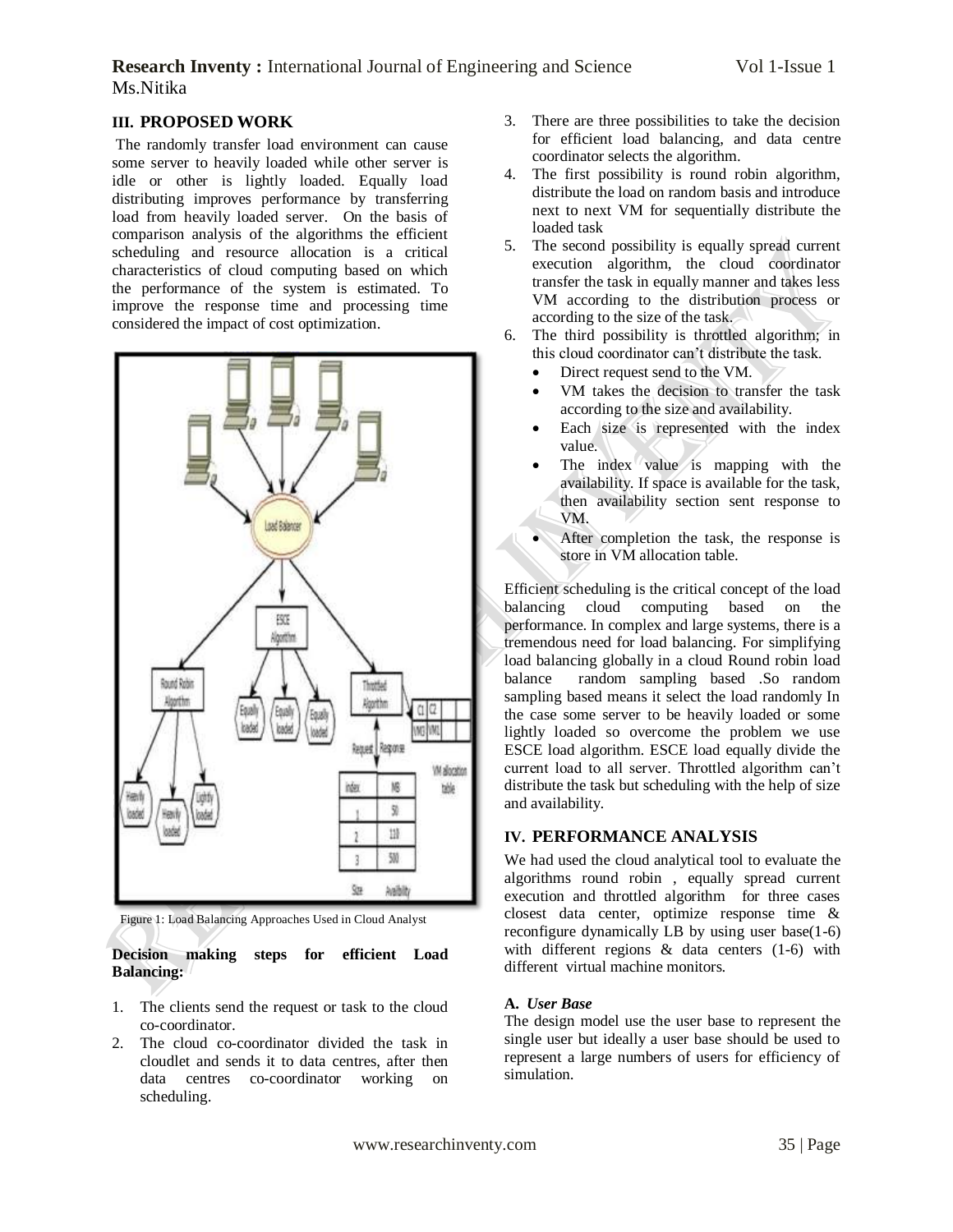# **Research Inventy :** International Journal of Engineering and Science Vol 1-Issue 1 Ms.Nitika

| User Base       | Region         |
|-----------------|----------------|
| UB1             |                |
| UB <sub>2</sub> |                |
| UB3             | $\overline{2}$ |
| UB4             | 3              |
| UB <sub>5</sub> |                |
| UB <sub>6</sub> | 5              |

Figure 2: User Base

#### **B.** *Datacenter*

Z.

Datacenter manages the data management activities virtual machines creation and destruction and does the routing of user requests received from user base via the internet to virtual machines.

| Data<br>center  | Vm<br>m1 | Vm<br>m2 | $V_{m}$<br>m <sub>3</sub> | Vm<br>m4 | V <sub>m</sub><br>m5 | Vm<br>m <sub>6</sub> |
|-----------------|----------|----------|---------------------------|----------|----------------------|----------------------|
| DC1             | 1        | 10       | 25                        | 50       | 75                   | 100                  |
| DC <sub>2</sub> | 1        | 10       | 25                        | 50       | 75                   | 100                  |
| DC3             | 1        | 10       | 25                        | 50       | 75                   | 100                  |
| DC <sub>4</sub> | 1        | 10       | 25                        | 50       | 75                   | 100                  |
| DC5             | 1        | 10       | 25                        | 50       | 75                   | 100                  |
| DC <sub>6</sub> | 1        | 10       | 25                        | 50       | 75                   | 100                  |

#### Figure 3: Data centres

v.

 $\overline{\nu}$ 

After performing the simulation the result computed by cloud analyst is shown in following below figures. We have used the above defined configuration for each load balancing policy one by one and depending upon that result calculated for table like response time and cost in fulfilling the request.

| 1).Round robin algorithm |  | . for | reconfigure |
|--------------------------|--|-------|-------------|
| dynamically LB           |  |       |             |

|                  | Reconfigure dynamically LB |       |
|------------------|----------------------------|-------|
| Round robin      |                            |       |
| algorithm with   | Time                       | Cost  |
| <b>VMM</b>       |                            |       |
| R <sub>1</sub>   | 50.37                      | 16.09 |
| R <sub>10</sub>  | 50.45                      | 20.81 |
| R <sub>25</sub>  | 78.90                      | 28.36 |
| <b>R50</b>       | 50.90                      | 40.70 |
| R75              | 67.47                      | 49.91 |
| R <sub>100</sub> | 50.73                      | 53.45 |



Figure 4: Graph of round robin algorithm

#### 2). ESCE algorithm for Reconfigure dynamically LB

| <b>ESCE</b> algorithm | Reconfigure dynamically LB |      |  |
|-----------------------|----------------------------|------|--|
| with VMM              | Time                       | Cost |  |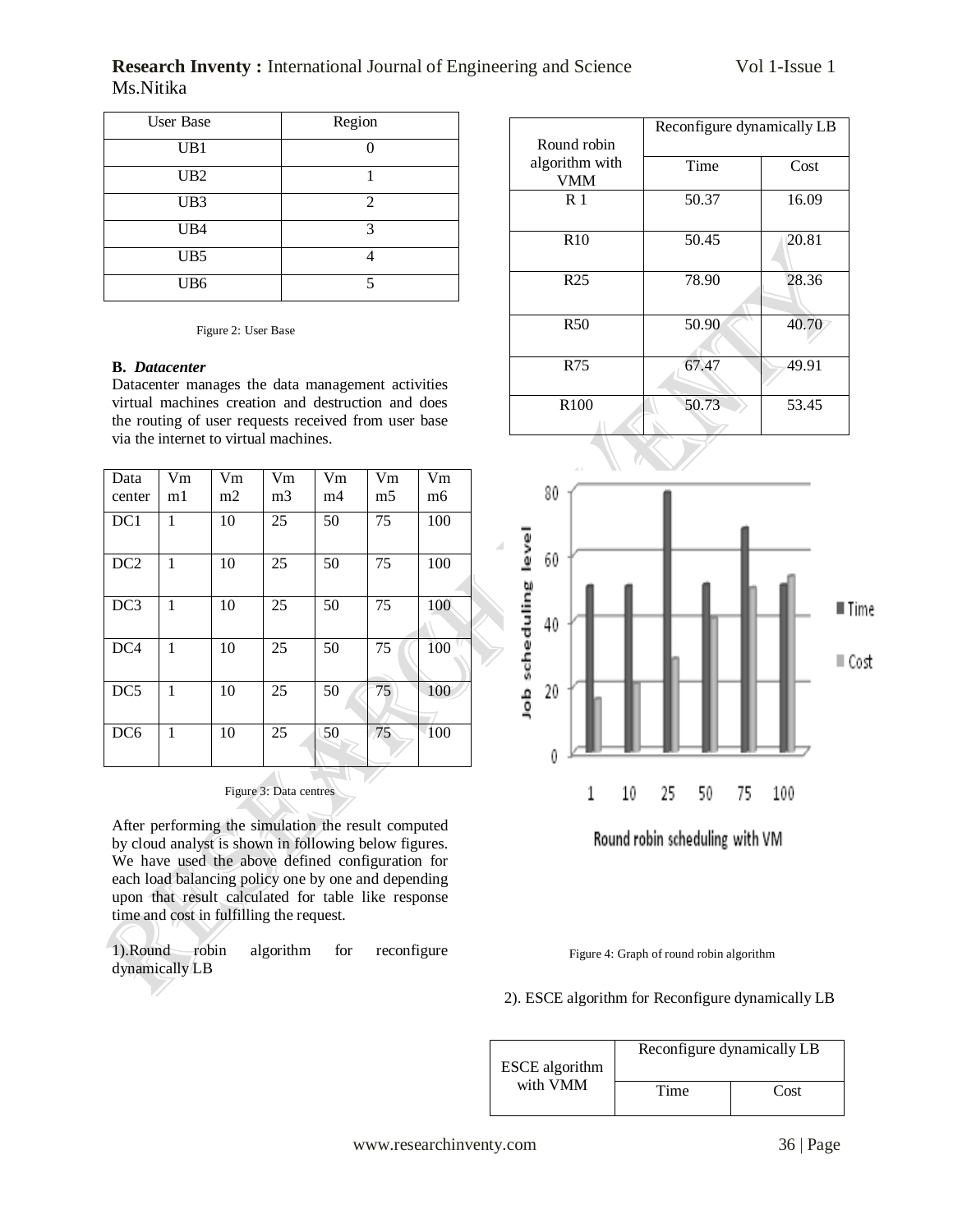**Research Inventy :** International Journal of Engineering and Science Vol 1-Issue 1 Ms.Nitika

| EC <sub>1</sub> | 50.09 | 0.99  |
|-----------------|-------|-------|
| EC10            | 50.07 | 5.50  |
| EC25            | 50.17 | 13.03 |
| EC50            | 50.33 | 25.58 |
| <b>EC75</b>     | 50.49 | 38.12 |
| <b>EC100</b>    | 50.66 | 50.67 |

| TH <sub>1</sub> | 50.10 | 0.99  |
|-----------------|-------|-------|
| <b>TH10</b>     | 50.09 | 5.50  |
| <b>TH25</b>     | 50.19 | 13.03 |
| <b>TH50</b>     | 50.35 | 25.58 |
| <b>TH75</b>     | 50.51 | 38.12 |
| <b>TH100</b>    | 50.68 | 50.67 |





Figure 6: Graph of throttled algorithm

# **V. RESULT**

Comparing with the table and graph, overall response time and data centre processing time is improved. It is also seen that the virtual machine time and data transfer time in the ESCE and throttled algorithm is much better when compared to round robin algorithms. The results strongly shows that around 50%-60% gain has achieved using ESCE algorithm and throttled algorithm.



3).Throttled algorithm for Reconfigure dynamically LB

|                       | Reconfigure dynamically LB |      |  |
|-----------------------|----------------------------|------|--|
| Throttled             |                            |      |  |
| algorithm with<br>VMM | Time                       | Cost |  |